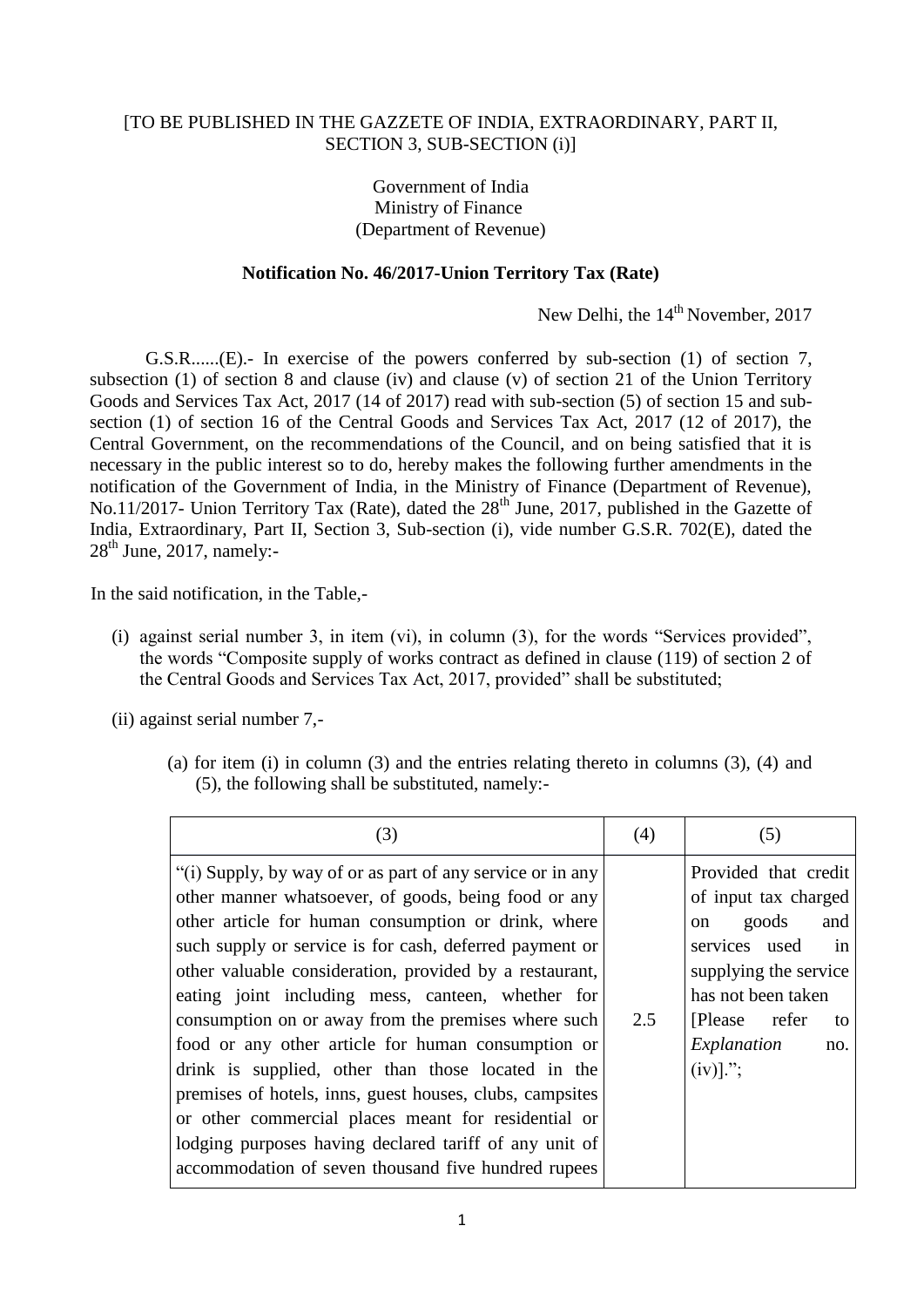| and above per unit per day or equivalent.                      |  |
|----------------------------------------------------------------|--|
| <i>Explanation.</i> "declared tariff" includes charges for all |  |
| amenities provided in the unit of accommodation (given)        |  |
| on rent for stay) like furniture, air conditioner,             |  |
| refrigerators or any other amenities, but without              |  |
| excluding any discount offered on the published charges        |  |
| for such unit.                                                 |  |
|                                                                |  |

(b) for item (iii) in column (3) and the entries relating thereto in columns (3), (4) and (5), the following shall be substituted, namely:-

| (3)                                                                                                                                                                                                                                                                                                                                                                                                                                                                                                                                                                                                                                                                                                                                                                                                                                                                                                                                                                                                                                                                                                                  | (4) | (5) |
|----------------------------------------------------------------------------------------------------------------------------------------------------------------------------------------------------------------------------------------------------------------------------------------------------------------------------------------------------------------------------------------------------------------------------------------------------------------------------------------------------------------------------------------------------------------------------------------------------------------------------------------------------------------------------------------------------------------------------------------------------------------------------------------------------------------------------------------------------------------------------------------------------------------------------------------------------------------------------------------------------------------------------------------------------------------------------------------------------------------------|-----|-----|
| "(iii) Supply, by way of or as part of any service or in<br>any other manner whatsoever, of goods, being food or<br>any other article for human consumption or any drink,<br>where such supply or service is for cash, deferred<br>payment or other valuable consideration, provided by a<br>restaurant, eating joint including mess, canteen, whether<br>for consumption on or away from the premises where<br>such food or any other article for human consumption or<br>drink is supplied, located in the premises of hotels, inns,<br>guest houses, clubs, campsites or other commercial<br>places meant for residential or lodging purposes having<br>declared tariff of any unit of accommodation of seven<br>thousand five hundred rupees and above per unit per<br>day or equivalent.<br><i>Explanation.</i> - "declared tariff" includes charges for all<br>amenities provided in the unit of accommodation (given)<br>on rent for stay) like furniture, air conditioner,<br>refrigerators or any other amenities, but without<br>excluding any discount offered on the published charges<br>for such unit. | 9   | -"; |

- (c) the item (iv) in column (3) and the entries relating thereto in columns (3), (4) and (5), shall be omitted;
- (d) in item (ix), in column (3), for the entry, the following entry shall be substituted, namely:-